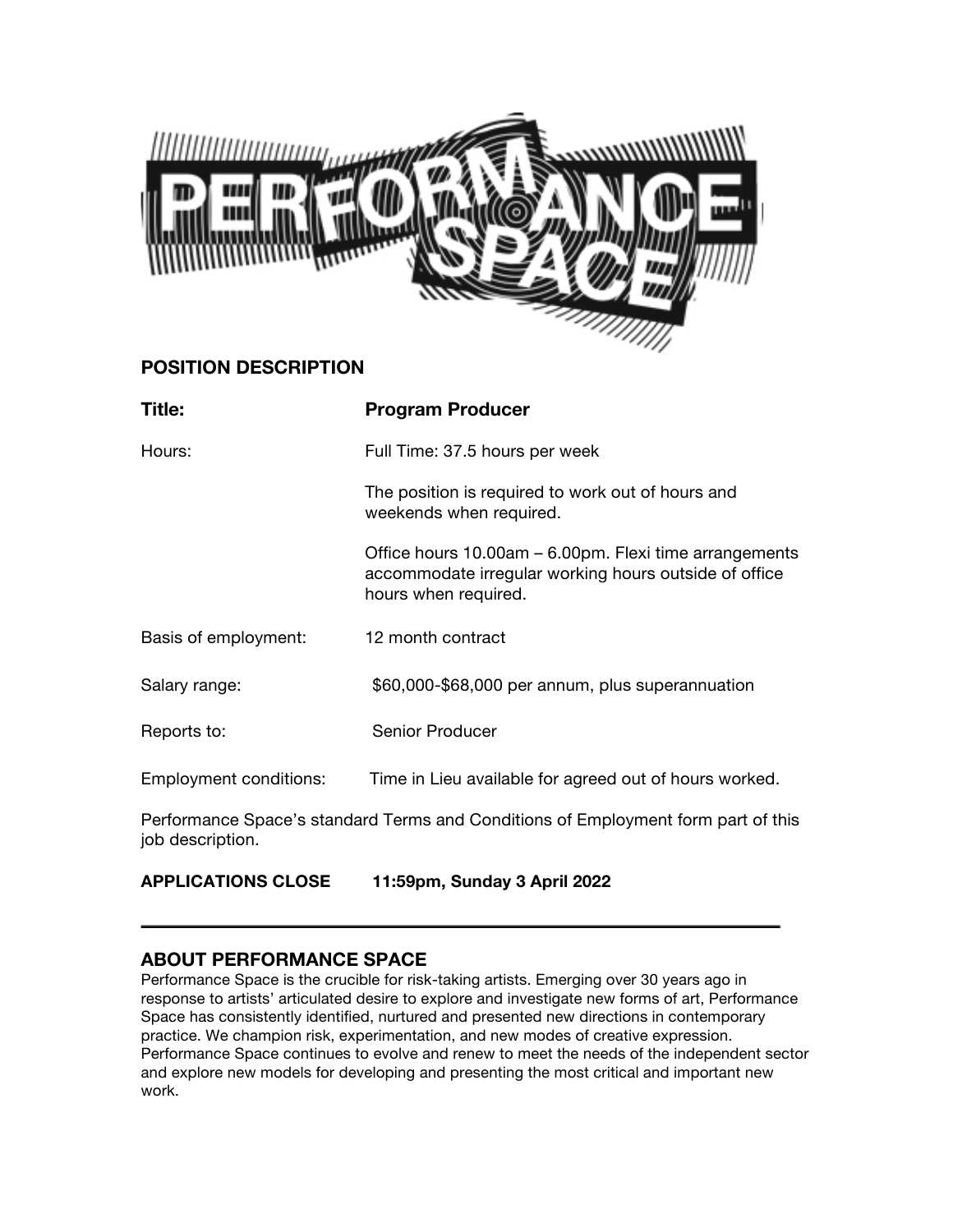The breadth of our organisational and artistic activity is informed and underpinned by a commitment to diversity. Performance Space embraces a diversity of artistic and cultural perspectives as being fundamental to a vibrant and engaging experimental arts culture. We therefore privilege the work of Aboriginal artists, practitioners from diverse cultural backgrounds, artists exploring new takes on sex and gender, disability and artists pushing the boundaries of the human through experiments with new technology.

## **OUR VISION**

To be a world leading experimental arts organisation, championing new developments in artistic practice and connecting artists and audiences with the most dynamic and innovative new work across the Asia Pacific to expand our understanding of what contemporary art can be.

Performance Space is supported by the Australian Government through the Australia Council, its arts funding and advisory body and the New South Wales Government through Arts NSW. Performance Space is an anchor tenant at Carriageworks. performancespace.com.au

## **POSITION OVERVIEW**

Reporting to the Senior Producer, the Program Producer supports the delivery of Performance Space's artistic program, and takes the lead as producer on a number of Performance Space projects to an exceptional standard of rigour and professionalism. The Program Producer is an integral position in the Performance Space programming team and works closely with the Artistic Director and Senior Producer to ensure the organisation's artistic vision is met. This includes a year-round program of residencies and artist development initiatives, and Performance Space's annual keynote presentation event, the Liveworks Festival of Experimental Art. Taking a key role in the delivery of Liveworks and its affiliated programs, the Program Producer also ensures that Performance Space's day-to-day operations are conducted efficiently with strong administrative detail.

## **PROGRAM PRODUCER: DUTIES**

#### **Program Delivery**

• Under the direction of the Senior Producer, take lead responsibility for the delivery of selected Performance Space projects

• Ensure that timelines for whole-of-program delivery remain on-track, with particular emphasis on operational and administrative processes and documentation including contracts and production specifications

• Research and manage freight, materials, and installation and bump-in requirements for selected projects, in consultation with the Senior Producer and Production Manager

• Liaise with Performance Space's production staff to ensure that the technical needs of projects are met

• Directly manage selected festival staff positions where required, to ensure the successful delivery of selected programs and projects

• Work closely with the General Manager and Senior Producer to prepare and monitor budgets for selected projects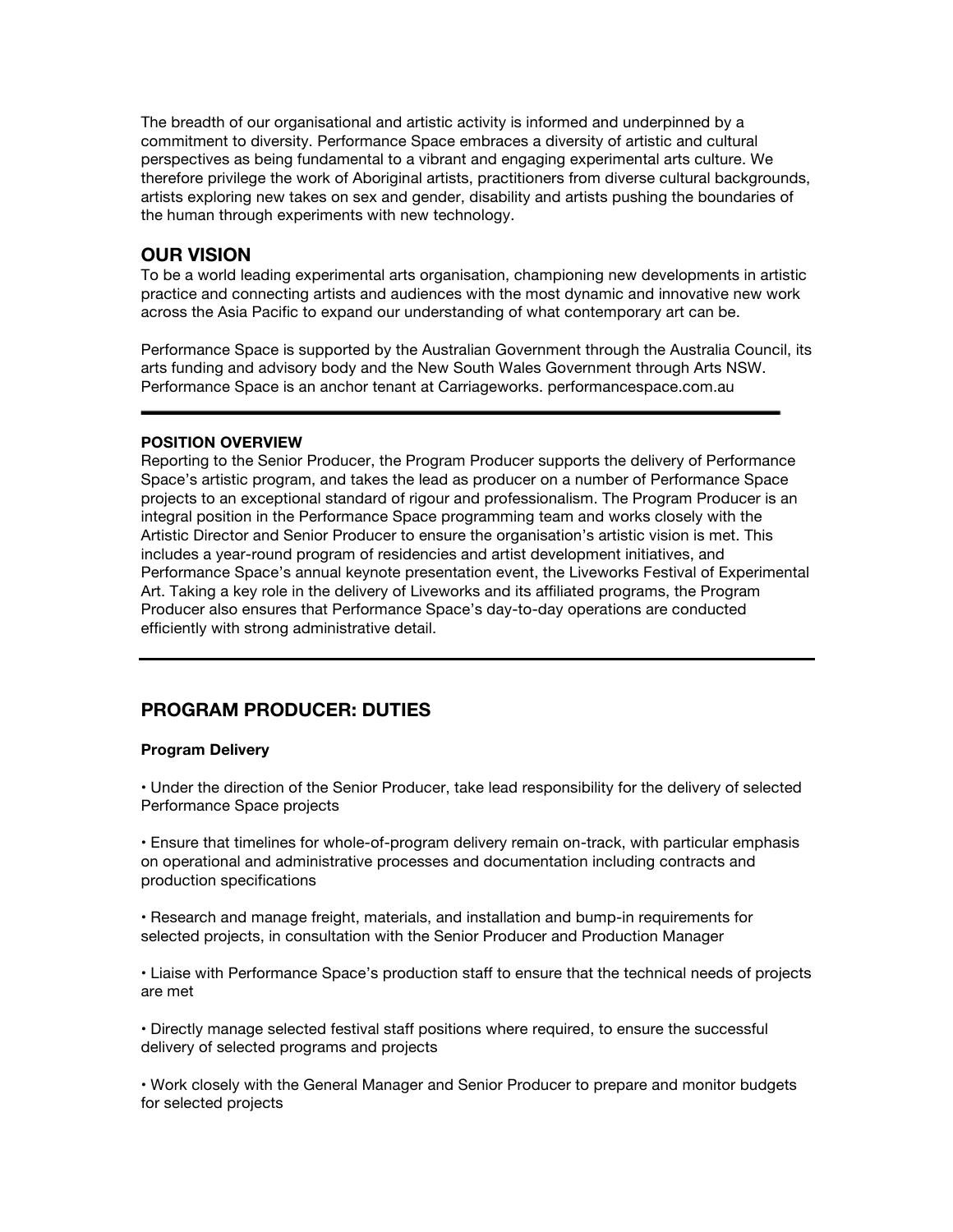• Work closely with the General Manager and Senior Producer to prepare and monitor contracts, letters of agreement (LOAs) and memorandums of understanding (MOUs) for selected projects

• Work with the Marketing & Development Manager to assist with the roll-out of each project's marketing plan, including the collation of project-specific marketing materials and the preparation of project copy.

## **Program Development**

• Research experimental artists and works, and compile research documents as directed by the Artistic Director and Senior Producer

• Undertake regular meetings with the Senior Producer and Artistic Director and other Performance Space staff to workshop and develop programs and projects

• Research and prepare written copy for selected projects and initiatives, for approval by the Artistic Director and Marketing & Development Manager

• Assist artists to secure funding and resources that advance the development and delivery of their projects

• Prepare presentations on the Performance Space program and give presentations on programs and projects to internal and external stakeholders

• Prepare funding applications and support other program-related fundraising initiatives as required.

#### **Program Administration**

• Organise project-based accommodation, travel, and artist welcome packs

• Develop and maintain template documents such as program calendars, schedules and contact lists

• Prepare pay schedules, production floats, per diems, and other project expenditure forms and processes

• Prepare briefing documents for Front of House staff in liaison with the Senior Producer

• Supervise project-specific volunteers when required, in collaboration with the Volunteer **Coordinator** 

- Assist in the preparation of funding acquittals and other project reports as required
- Prepare program-specific presentations and audiovisual material for the Artistic Director and Senior Producer

• Answer enquiries promptly by phone or email, maintain knowledge of current programming, opportunities and organisational procedures to assist artists, other organisations and the general public efficiently;